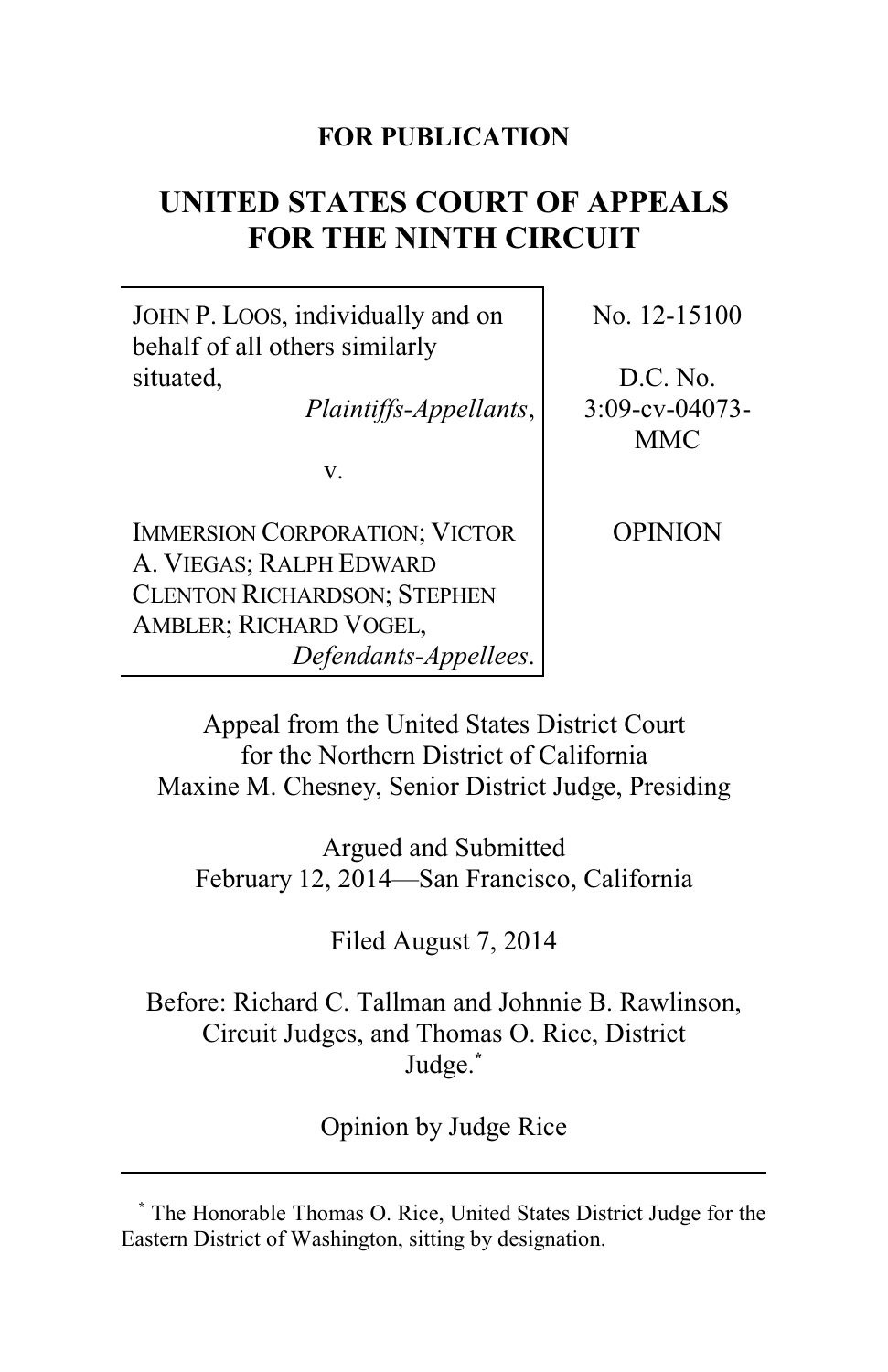# **SUMMARY\*\***

# **Securities Fraud**

The panel affirmed the district court's dismissal for failure to state a claim of a securities fraud class action alleging violations of Sections 10(b), 20(a), and 20A of the Securities Exchange Act of 1934 and Rule 10b-5.

Agreeingwith the Eleventh Circuit, the panel held that the announcement of an investigation, standing alone, is insufficient to establish loss causation. It held that the plaintiff could not establish loss causation on the facts alleged in the amended complaint because he had not attempted to correlate his losses to anything other than the announcement of an internal investigation.

#### **COUNSEL**

David A.P. Brower and Richard H. Weiss (argued), Brower Piven, New York, New York; and Sanford Svetcov, Susan K. Alezander, and Willow E. Radcliffe, Robbins Geller Rudman & Dowd, LLP, San Francisco, California, for Plaintiffs-Appellants.

Susan S. Muck, Jennifer C. Bretan (argued), and Marie C. Bafus, Fenwick & West, LLP, San Francisco, California; and Felix S. Lee, Fenwick & West, LLP, Mountain View, California, for Defendants-Appellees.

This summary constitutes no part of the opinion of the court. It has been prepared by court staff for the convenience of the reader.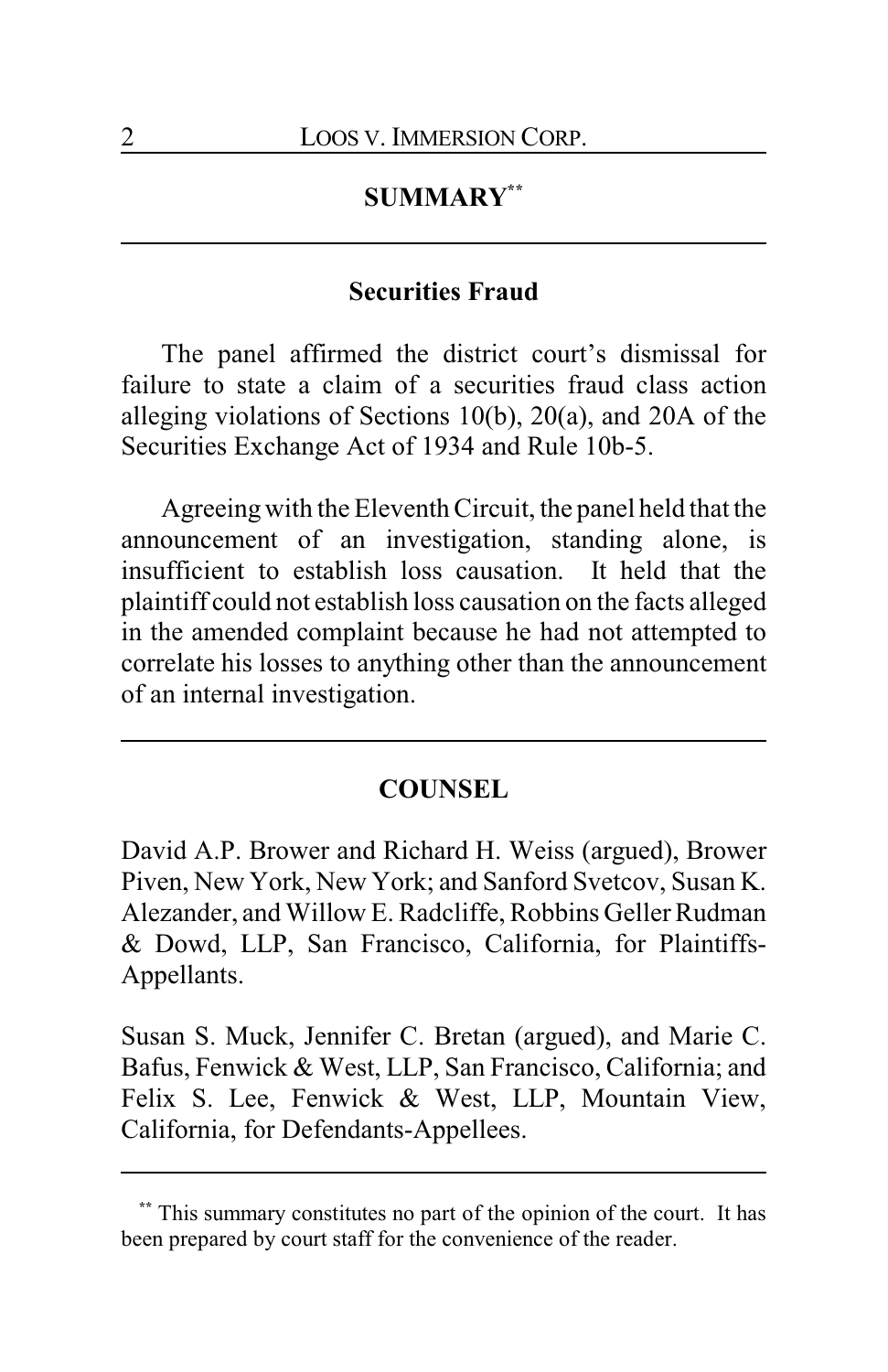# **OPINION**

RICE, District Judge:

Plaintiff John Loos appeals the district court's dismissal of his securities fraud class action for failure to state a claim. Plaintiff argues that the district court erred by analyzing his allegations of scienter in isolation rather than "collectively" as mandated by *Tellabs, Inc. v. Makor Issues & Rights, Ltd.*, 551 U.S. 308 (2007). Plaintiff further challenges the district court's conclusion that he failed to establish loss causation by alleging a precipitous decline in Immersion Corp.'s stock price on the heels of a July 1, 2009 press release announcing an internal investigation into the company's revenue accounting practices.

We hold that the announcement of an investigation, standing alone, is insufficient to establish loss causation. We further conclude that Plaintiff cannot establish loss causation on the facts alleged in the amended complaint because he has not attempted to correlate his losses to anything other than the announcement of an internal investigation. We therefore affirm the district court on this loss causation issue. We do not reach Plaintiff's arguments regarding scienter.

# **I.**

Immersion Corporation ("Immersion") is a publiclytraded company listed on the NASDAQ stock exchange. Immersion develops and licenses "haptics" technology, which, in broad strokes, allows high-tech electronic devices to produce tactile feedback to the user. One example of a haptics-enabled device is a smartphone that produces a "pulse" or a "pushback" sensation when the user clicks a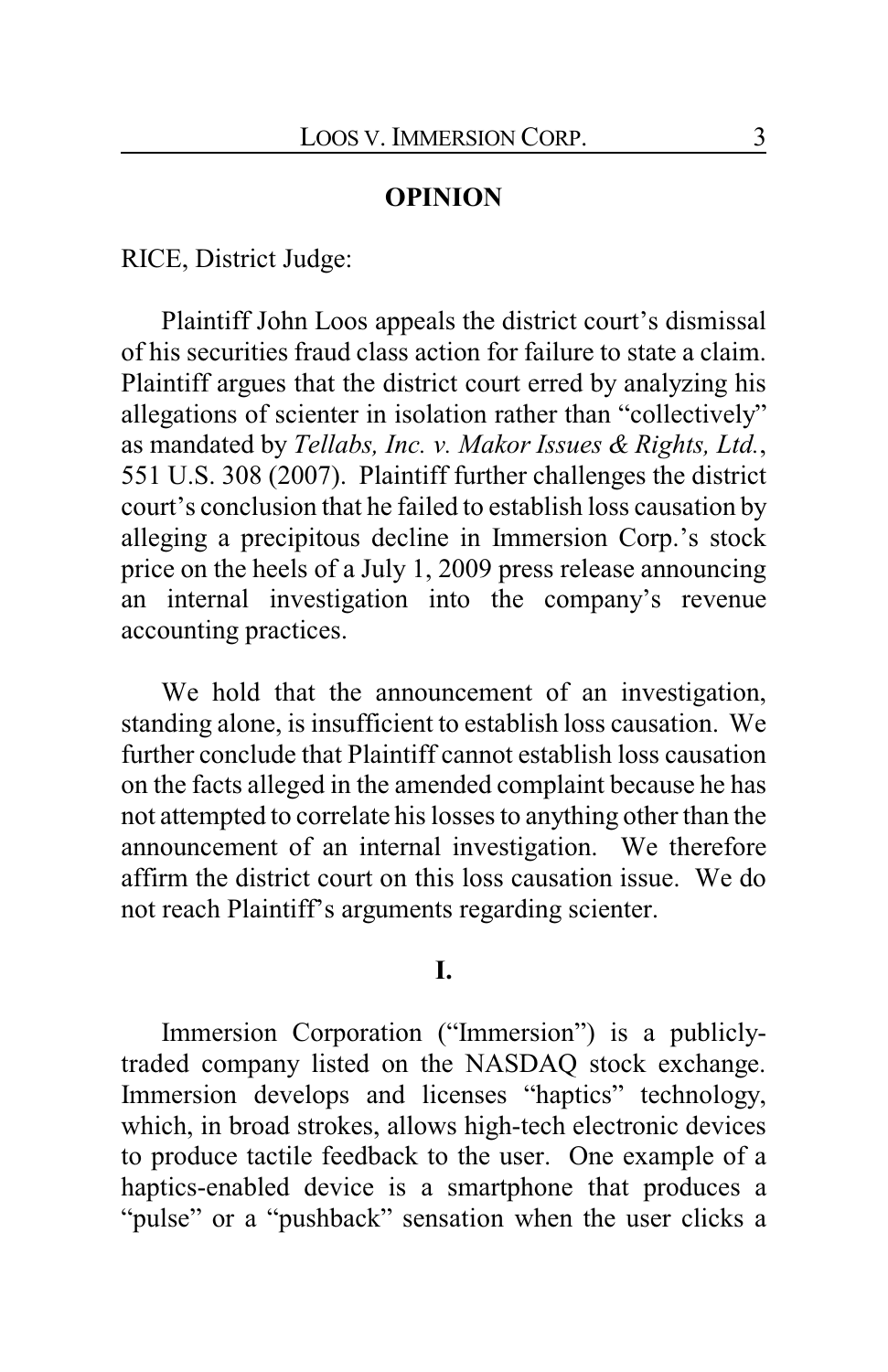button on the screen. At the times relevant to this appeal, Immersion focused primarily on developing haptics technology for use in handheld electronics and medical training devices.

Plaintiff John Loos ("Plaintiff") and several other purchasers of Immersion stock filed class actions against Immersion in the Northern District of California in late 2009. The district court consolidated the cases and appointed Plaintiff to represent the putative class. Plaintiff subsequently filed a consolidated complaint on behalf of himself and a class of shareholders who purchased Immersion stock between May 3, 2007, and July 1, 2009 (the "class period"). This complaint alleged violations of Sections 10(b), 20(a) and 20A of the Securities Exchange Act of 1934 and Rule 10b-5 of the Securities and Exchange Commission's implementing regulations. Named as defendants were Immersion and five of its top executives, Defendants Victor Viegas, Clent Richardson, Stephen Ambler, Richard Vogel and Daniel Chavez.

Defendants moved to dismiss the complaint on June 15, 2010, for failure to state a claim. The district court granted the motion on March 11, 2011, ruling, *inter alia*, that Plaintiff failed to adequately plead the scienter and loss causation elements of his claims. Finding that these deficiencies could potentially be cured, the district court granted Plaintiff leave to amend.

Plaintiff filed an amended complaint asserting the same causes of action on April 29, 2011.**<sup>1</sup>** Defendants filed a

**<sup>1</sup>** Daniel Chavez was not named as a defendant in Plaintiff's amended complaint and is not a party to this appeal.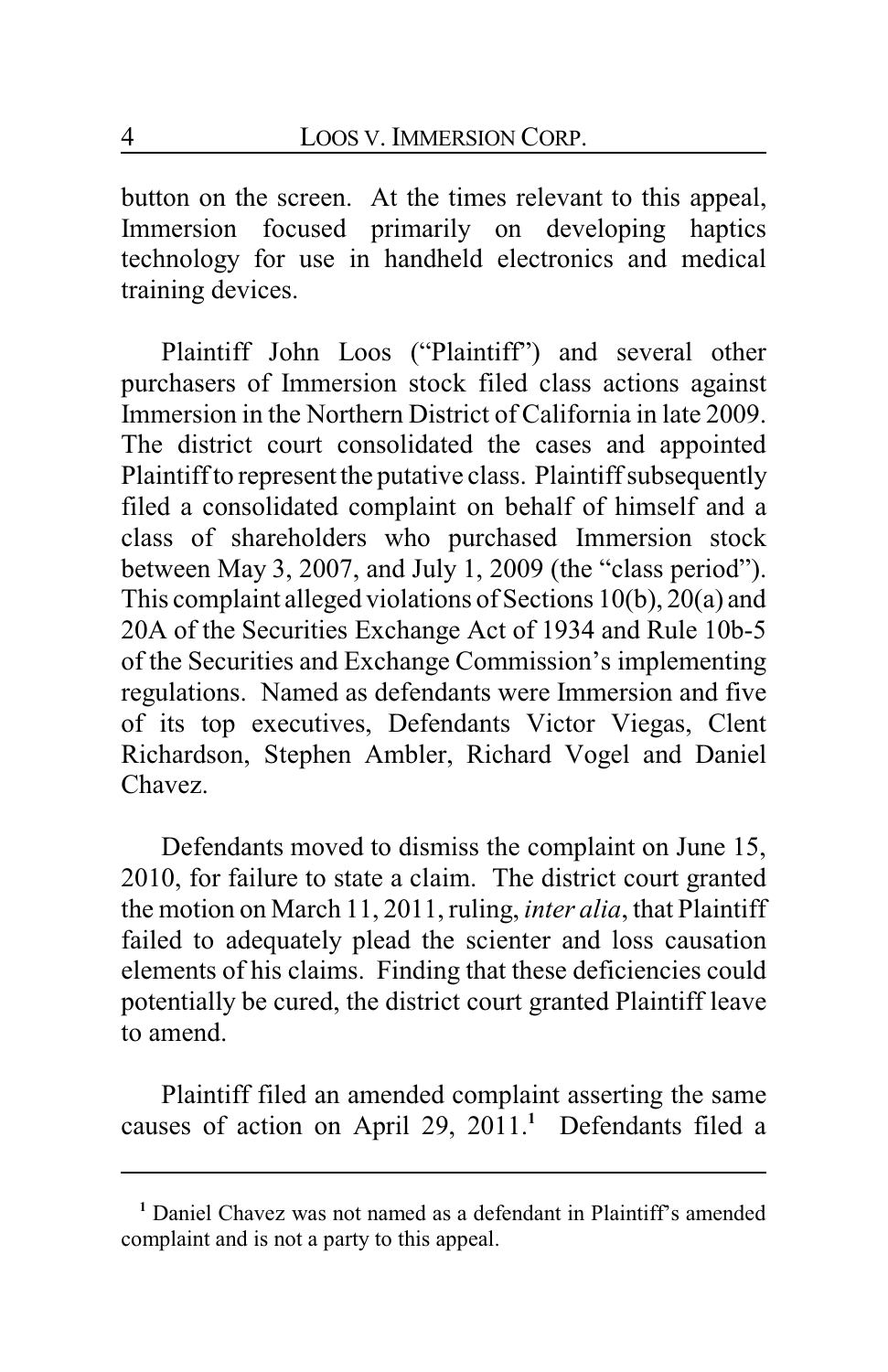second motion to dismiss on July 1, 2011. The district court granted the motion on December 16, 2011, concluding, once again, that Plaintiff failed to plausibly allege the scienter and loss causation elements of his claims. Because Plaintiff had failed to correct the deficiencies identified in its prior dismissal order, the district court dismissed the amended complaint with prejudice.

Plaintiff now appeals.

# **II.**

From the time it went public in 1999 until the fourth quarter of 2006 ("4Q06"**<sup>2</sup>** ), Immersion did not turn a profit. Although the company appeared to be poised for growth, it struggled to control its operating costs. During this period, Immersion experienced significant pressure from its investors to "ramp up" to sustained profitability.

Immersion's fortunes appeared to change in 1Q07, when the company settled a patent infringement claim against a large electronics manufacturer for \$150 million. With the receipt of these funds, Immersion was able to report its first profitable quarter as a publicly traded company. Although the companywas pleased with the impact of the settlement on its balance sheet, it recognized that investors would not be content with a one-time influx of capital. Thus, Immersion announced during a conference call about 1Q07 earnings that it would invest the settlement funds in new growth initiatives that would translate to profitable quarters and sustained revenue growth for the remainder of 2007.

**<sup>2</sup>** For convenience, we will use this abbreviation format for all financial quarters throughout our opinion.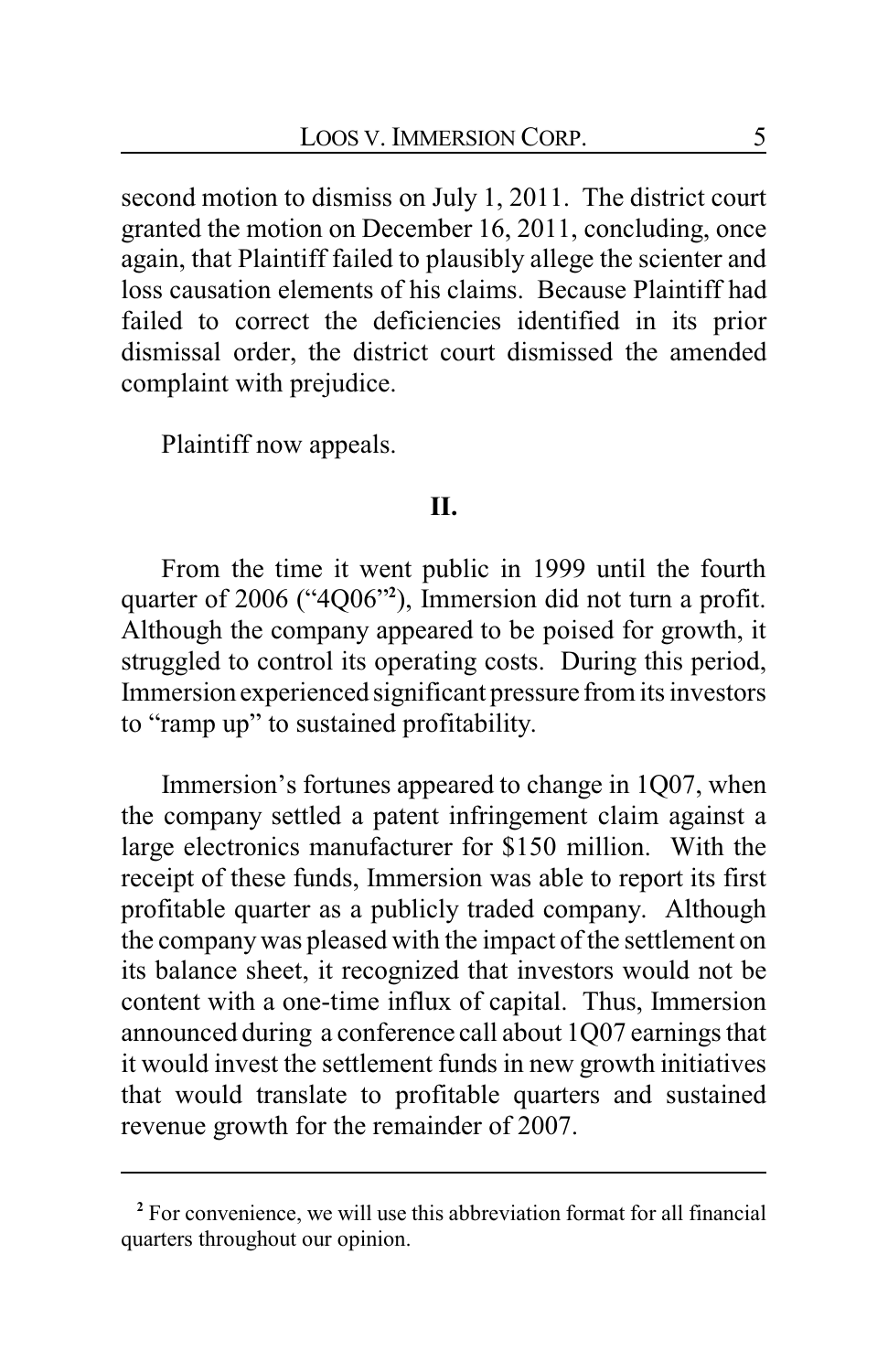Immersion disclosed its 2Q07 earnings on August 2, 2007. In a press release, the company's CEO, Defendant Victor Viegas, announced that Immersion had achieved "back-to-back profitable quarters" as a result of strong sales in its Medical Division. On a subsequent conference call with investors, Viegas reported that Medical Division revenues had grown 19% over the second quarter of 2006 and were poised for further growth. When asked about Immersion's prospects for growth internationally, Viegas stated that the company anticipated considerable success marketing its medical products in China.

Immersion released its 3Q07 financial results on November 1, 2007. In a press release announcing the results, Immersion proclaimed that it had achieved "three consecutive profitable quarters" and had experienced "very strong yearto-date revenue growth." On a subsequent earnings call, Viegas informed investors that the company's Medical Division revenues had grown 39% over the third quarter of 2006.

Immersion reported its 4Q07 earnings on February 28, 2008. In yet another press release, the company declared that it had achieved "profitability in each of the four quarters" in 2007. During a conference call with investors, Viegas boasted that the company's 4Q07 and fiscal year 2007 results were "the best in Immersion's history." Immersion's CFO, Defendant Stephen Ambler, reiterated that these numbers were "record highs."

Unfortunately, Immersion's momentum stalled in early 2008. On May 1, 2008, Immersion announced a net loss of \$2.6 million for 1Q08. Despite this disappointing news, Ambler emphasized to investors that Medical Division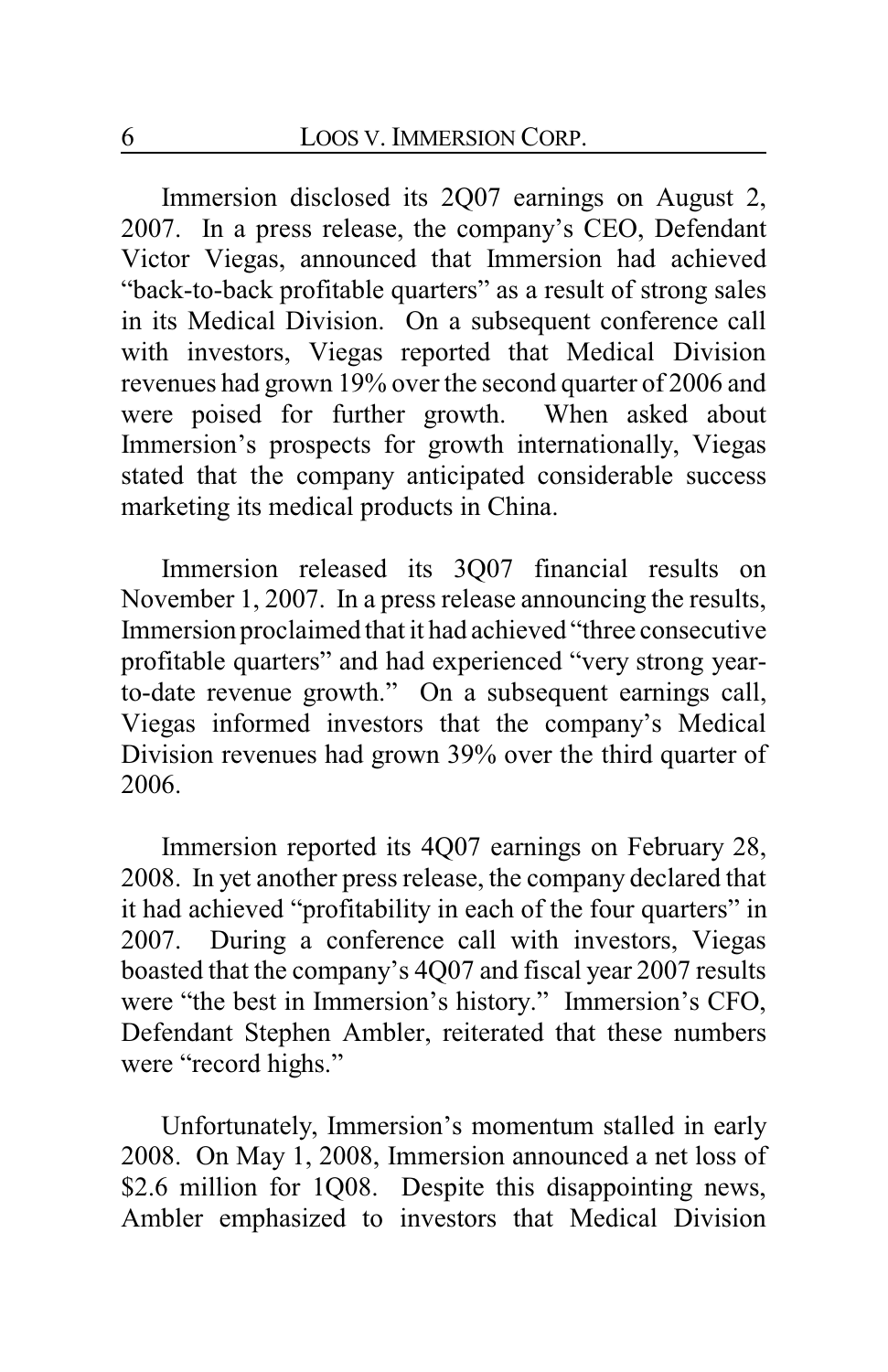revenues had increased by 13% over 1Q07 and would continue to drive growth. When questioned about the company's progress internationally, Viegas forecast that Immersion would see a "dramatic increase" in Medical Division revenues over the next three quarters.

On July 31, 2008, Immersion announced a net loss of \$3.1 million for 2Q08. In an effort to put a positive spin on this disappointing news, Immersion highlighted in a press release that its total revenue had grown by 8% over 2Q07 and by 16% over the first six months of 2007. Defendant Clent Richardson, who by that time had succeeded Viegas as CEO, further emphasized that Immersion was beginning to see significant returns on its investments internationally: "We are already seeing positive and measurable results from our investments. Second quarter of international revenues reached \$4.5 million, almost 50% of total [company]revenue, and an increase of 25% compared to the year-ago quarter."

Immersion released its 3Q08 results on October 30, 2008. After adjusting for a one-time charge related to the settlement of a lawsuit, the company reported a net loss of \$4.3 million. Once again, Immersion attempted to focus investors' attention on revenue growth. In a press release, the company announced that it had exceeded \$10 million in quarterly revenue for the first time in its history. During an earnings call, Ambler explained that \$5.6 million of this sum had come from international medical sales, a figure that represented a 112% year-over-year increase. Richardson further reported that "[o]verseas revenue for medical grew more than 3 times over [3Q07]."

Immersion announced its 4Q08 earnings on March 2, 2009. Adjusting for a one-time charge related to the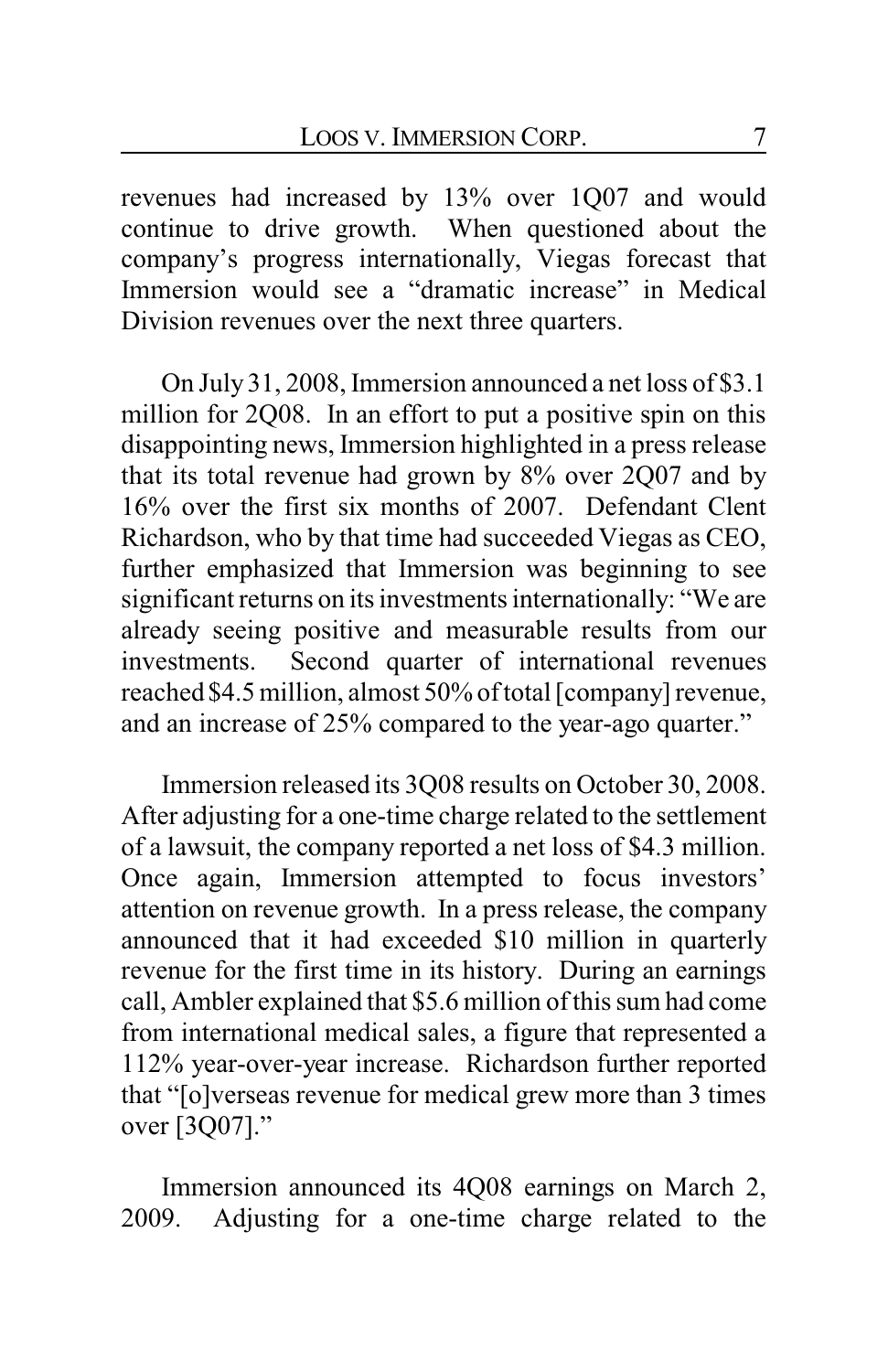divestiture of a business segment, the company reported a net loss of \$7.1 million. In contrast to the revenue growth reported for the prior three quarters, Immersion's 4Q08 revenues declined 9% over the prior year period. Despite these poor results, Immersion highlighted to investors that it "continued to see strong growth in international sales with [the] medical line of business. Medical international revenues grew 135% over the year-ago period, and also grew 24% sequentially."

Results for 1Q09 were announced on May 4, 2009. Immersion reported a net loss of \$7.5 million and only a 1% increase in revenues over the prior year period. The company also announced a 16% decrease in medical revenues over the prior year period. Immersion conceded that the Medical Division "ha[d] not met revenue expectations."

Shortly thereafter, on July 1, 2009, Immersion disclosed a potential problem with its previously reported revenues. In a press release issued before the stock market opened, the company revealed that it had launched an internal investigation into revenue recognition practices in its Medical Division:

> [T]he Audit Committee of the Board of Directors of Immersion Corporation ("Immersion") is conducting an internal investigation into certain previous revenue transactions in its Medical line of business. The investigation is being conducted with the assistance of outside counsel. The Audit Committee has not yet determined the impact, if any, to Immersion's historical financial statements. As a result of this investigation,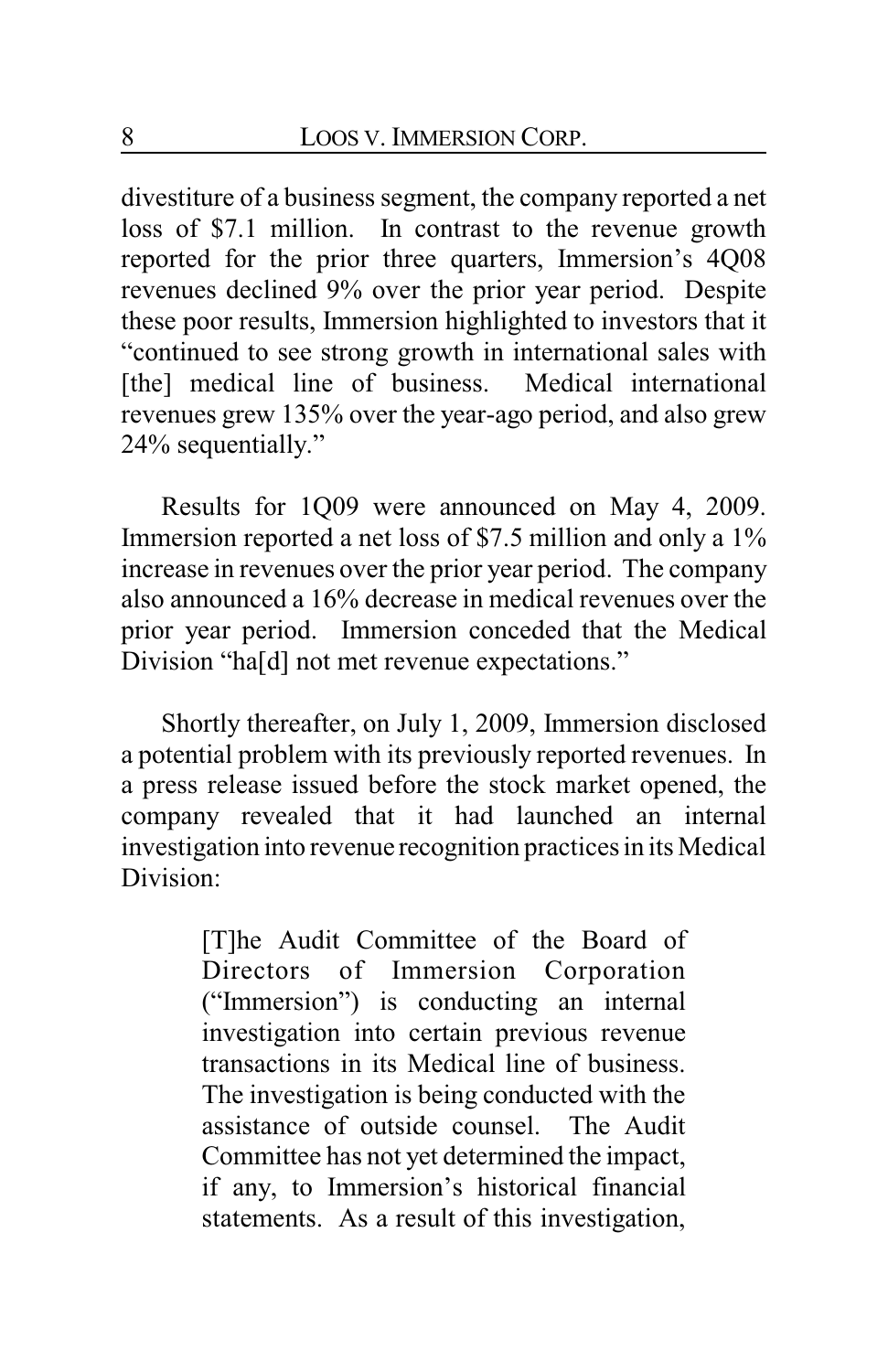Immersion may discover information that could raise issues with respect to its previously-reported financial information, which could be material. Immersion will not be able to evaluate the full impact of the aforementioned matters until the Audit Committee completes its review and further analysis is completed.

Immersion's stock price dropped over 23% to close at \$3.80 per share on this news.

On August 10, 2009, Immersion advised investors that its prior financial statements "should no longer be relied upon" due to irregularities with "certain revenue transactions" in the Medical Division. The company further disclosed that, as a result of these irregularities, it would restate its financials for fiscal year 2008 at a later date.

Immersion disclosed the findings of its internal investigation on February 8, 2010. In an amended Form 10- K/A filed with the Securities and Exchange Commission ("SEC"), the company admitted to having made "errors in . . . the recording of revenue transactions from [its] Medical line of business." More specifically, Immersion revealed that it had recognized sales revenue prematurely, in violation of generally accepted accounting principles ("GAAP") and its own internal policies, in three main areas: (1) on orders shipped to a Chinese customer pursuant to a "side agreement" that granted the customer unauthorized shipping and payment terms; (2) on orders of products that were either "not available" or "not fully developed" when sold; and (3) on orders that were not promptly delivered, that included nonstandard terms, or that lacked probable collectability. As a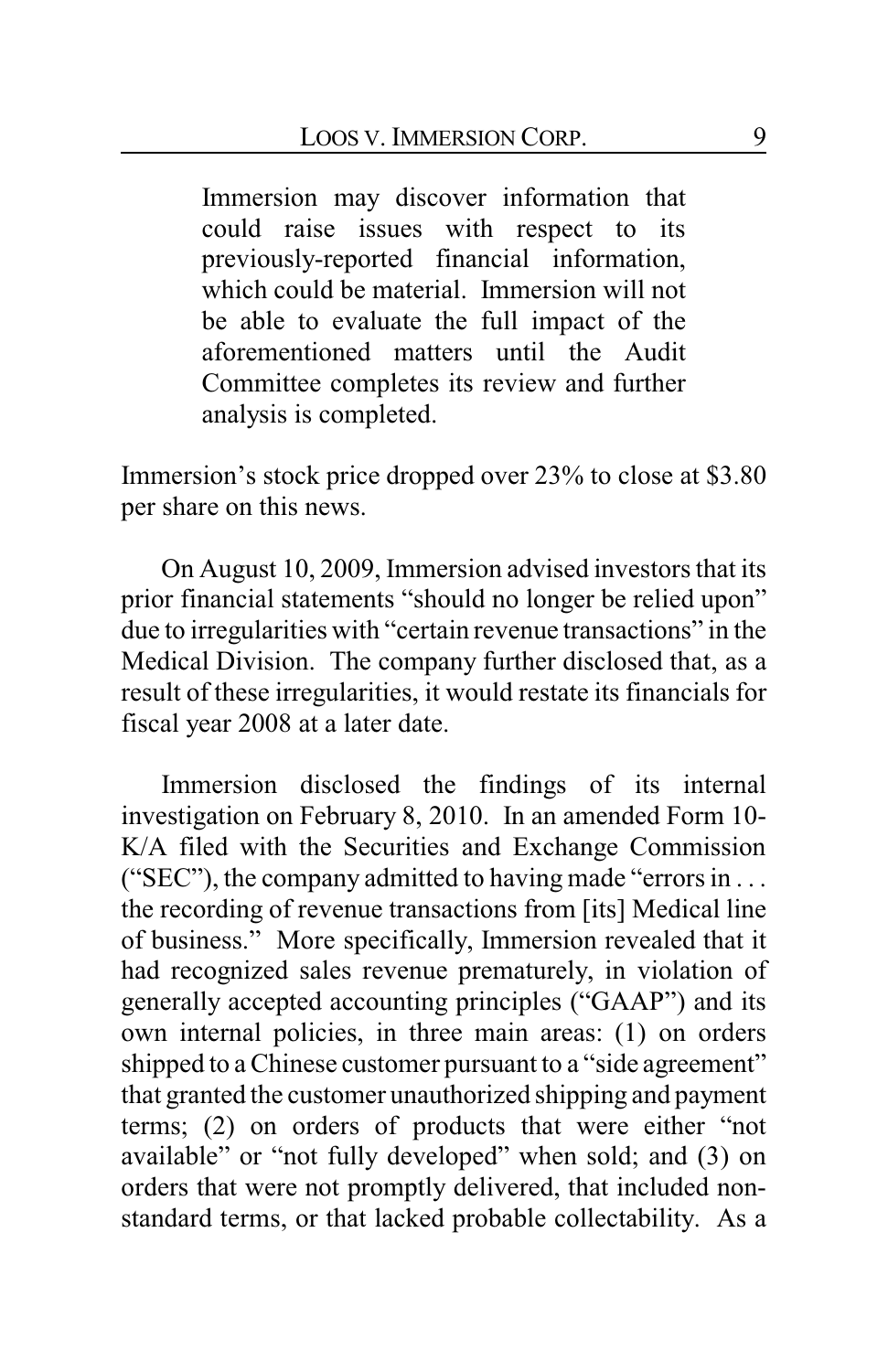result of these errors, Immersion restated its earnings for 2006, 2007, 2008 and 1Q09. The most significant impact of the restatement was on fiscal year 2008, in which Immersion reversed \$623,000 in medical sales revenue and deferred another \$3 million to later periods.

### **III.**

We have jurisdiction over this appeal pursuant to 28 U.S.C. § 1291. We review the dismissal of a securities fraud claim under Federal Rule of Civil Procedure 12(b)(6) de novo. *Zucco Partners, LLC v. Digimarc Corp.*, 552 F.3d 981, 989 (9th Cir. 2009). The scope of our review is "generally limited to the face of the complaint, materials incorporated into the complaint by reference, and matters of which we may take judicial notice." *Id.* Dismissal without leave to amend is reviewed for abuse of discretion. *Id.*

#### **IV.**

Section 10(b) of the Securities Exchange Act of 1934 makes it unlawful to "use or employ, in connection with the purchase or sale of any security . . . any manipulative or deceptive device or contrivance in contravention of such rules and regulations as the Commission may prescribe as necessary or appropriate in the public interest or for the protection of investors." 15 U.S.C. § 78j(b). SEC Rule 10b-5, which implements  $\S$  10(b), prohibits the following practices "in connection with the purchase or sale of any security":

> (a) To employ any device, scheme, or artifice to defraud,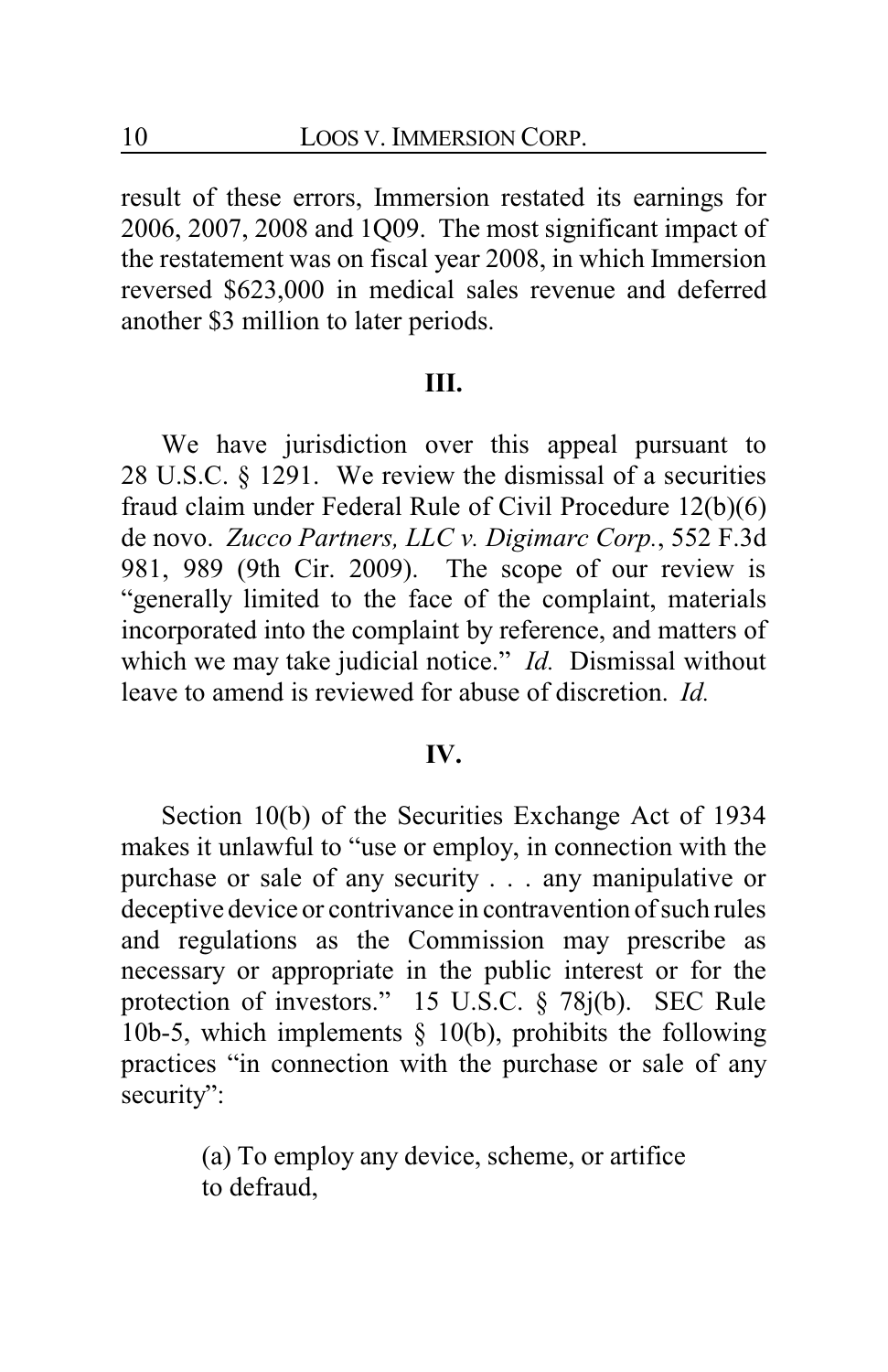(b) To make any untrue statement of a material fact or to omit to state a material fact necessary in order to make the statements made, in the light of the circumstances under which they were made, not misleading, or

(c) To engage in any act, practice, or course of business which operates or would operate as a fraud or deceit upon any person[.]

# 17 C.F.R. § 240.10b-5.

Violations of § 10(b) and Rule 10b-5 give rise to a cause of action in favor of any purchaser or seller of securities who has been injured by a company's fraudulent practices. *Tellabs, Inc. v. Makor Issues & Rights, Ltd.*, 551 U.S. 308, 318 (2007). There are six elements to a securities fraud claim under § 10(b) and Rule 10b-5: (1) a material misrepresentation or omission; (2) scienter (*i.e.*, a wrongful state of mind); (3) a connection between the misrepresentation and the purchase or sale of a security; (4) reliance upon the misrepresentation (often established in "fraud-on-the-market" cases via a presumption that the price of publicly-traded securities reflects all information in the public domain); (5) economic loss; and (6) loss causation. *Dura Pharmaceuticals, Inc. v. Broudo*, 544 U.S. 336, 341–42 (2005).

At issue here is the element of loss causation. Broadly speaking, loss causation refers to the causal relationship between a material misrepresentation and the economic loss suffered by an investor. *Id.* at 342. Ultimately, a securities fraud plaintiff must prove that the defendant's misrepresentation was a "substantial cause" of his or her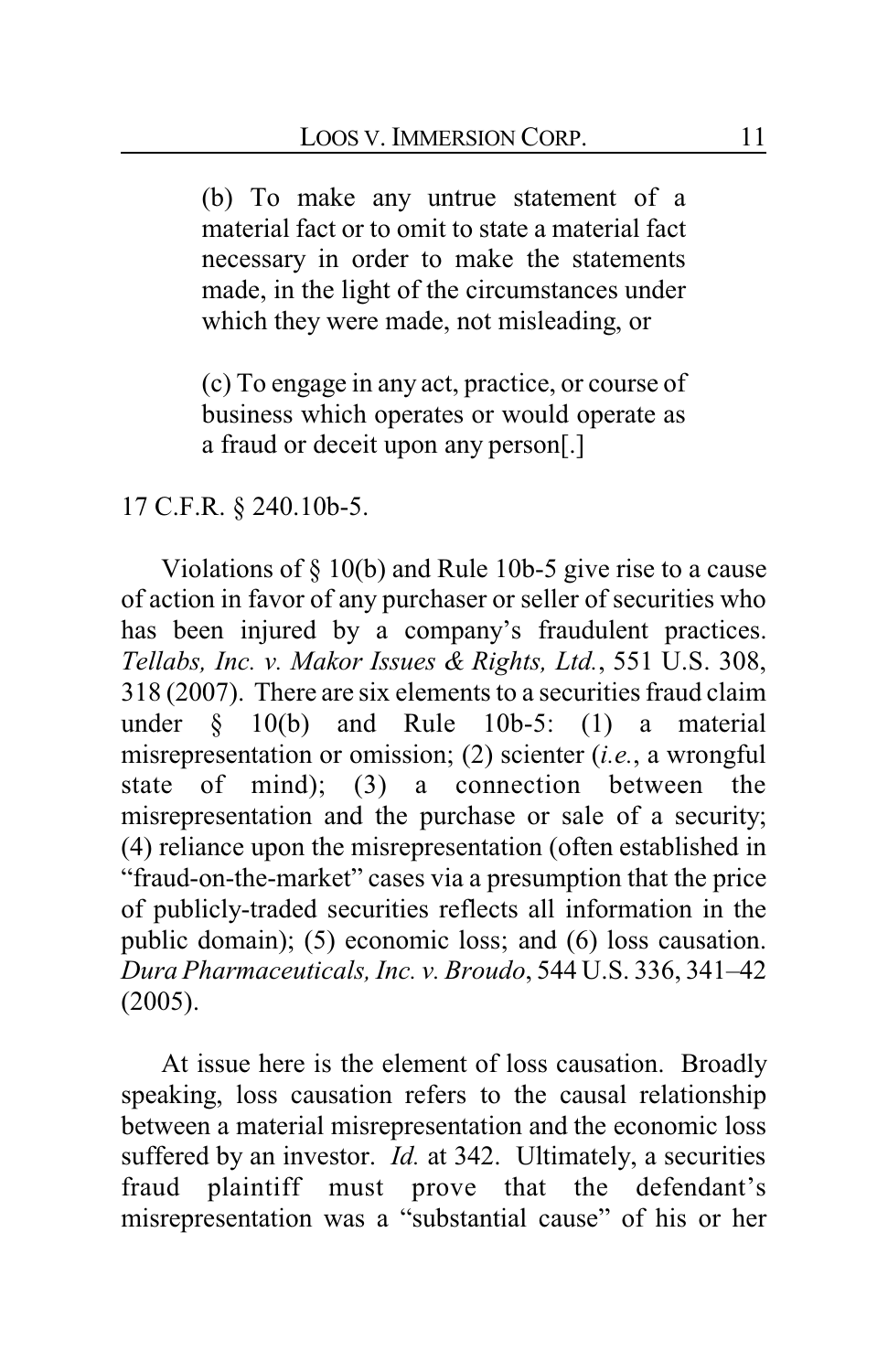financial loss. *In re Daou Sys., Inc.*, 411 F.3d 1006, 1025 (9th Cir. 2005). At the pleading stage, however, the plaintiff need only allege that the decline in the defendant's stock price was proximately caused by a revelation of fraudulent activity rather than by changing market conditions, changing investor expectations, or other unrelated factors. *Metzler Inv. GMBH v. Corinthian Colls., Inc.*, 540 F.3d 1049, 1062 (9th Cir. 2008). In other words, the plaintiff must plausibly allege that the defendant's fraud was "*revealed* to the market and *caused* the resulting losses." *Id.* at 1063 (emphasis added).

Plaintiff's overarching theory of liability is that Immersion "cooked the books" in response to mounting pressure from investors to become profitable. Specifically, Plaintiff alleges that Immersion systematically recognized medical sales revenue earlier than permitted under GAAP in order to mislead investors into believing that the company was on the cusp of finally achieving sustained profitability. As a result of this practice, Plaintiff contends, Immersion's stock price remained artificially "inflated" throughout the class period.

With regard to loss causation, Plaintiff alleges that Immersion's fraudulent accounting was revealed to the market through a series of "partial disclosures" consisting of (1) disappointing earnings results for 1Q08, 2Q08, 4Q08 and 1Q09; and (2) the subsequent announcement of an internal investigation into prior revenue transactions. The gravamen of Plaintiff's loss causation theory is that Immersion's disappointing financial results signaled that the company lacked the "growth drivers and profitability" that it had previously claimed, and that the subsequent announcement of an investigation into prior revenue transactions confirmed that Immersion had fraudulently overstated its historical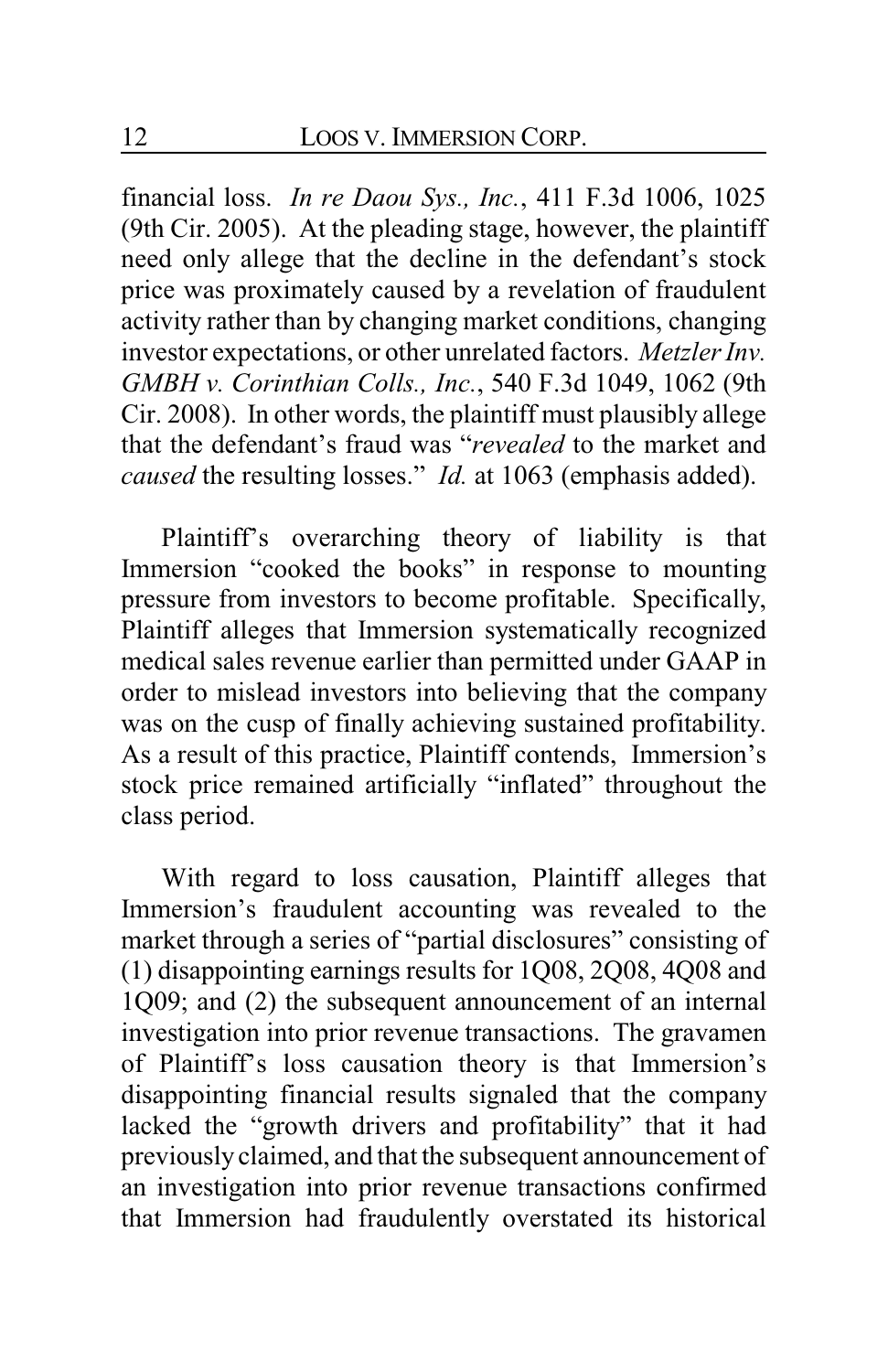revenues. Most notably for purposes of the instant case, Plaintiff alleges that Immersion's July 1, 2009 announcement of an internal investigation completed the revelation of fraud to the market and removed all inflation from the company's stock price:

> As a direct result of [D]efendants' July 1, 2009 disclosure, Immersion's stock price fell 23% in one day...to close at \$3.80 per share[.] This drop resulted in a market capitalization loss of \$31.9 million and removed the inflation from Immersion's publicly traded securities, causing real economic loss to investors who had purchased the securities during the Class Period.

### **A.**

The district court concluded that the allegations regarding Immersion's disappointing financial results were insufficient to establish loss causation as a matter of law. We agree. As the district court correctly recognized, our precedent requires a securities fraud plaintiff to allege that the market "learned of and reacted to th[e] fraud, as opposed to merely reacting to reports of the defendant's poor financial health generally." *Metzler*, 540 F.3d at 1063; *see also In re Oracle Corp. Sec. Litig.*, 627 F.3d 376, 392, 394 (9th Cir. 2010) (holding that an earnings miss, standing alone, is insufficient to establish loss causation; the market must have learned of and reacted to the company's fraudulent *practices* as opposed to the financial impact of those practices). Immersion's disappointing earnings for 1Q08, 2Q08, 4Q08 and 1Q09 are merely indicative of poor financial health; they do not tend to suggest that the company had engaged in fraudulent accounting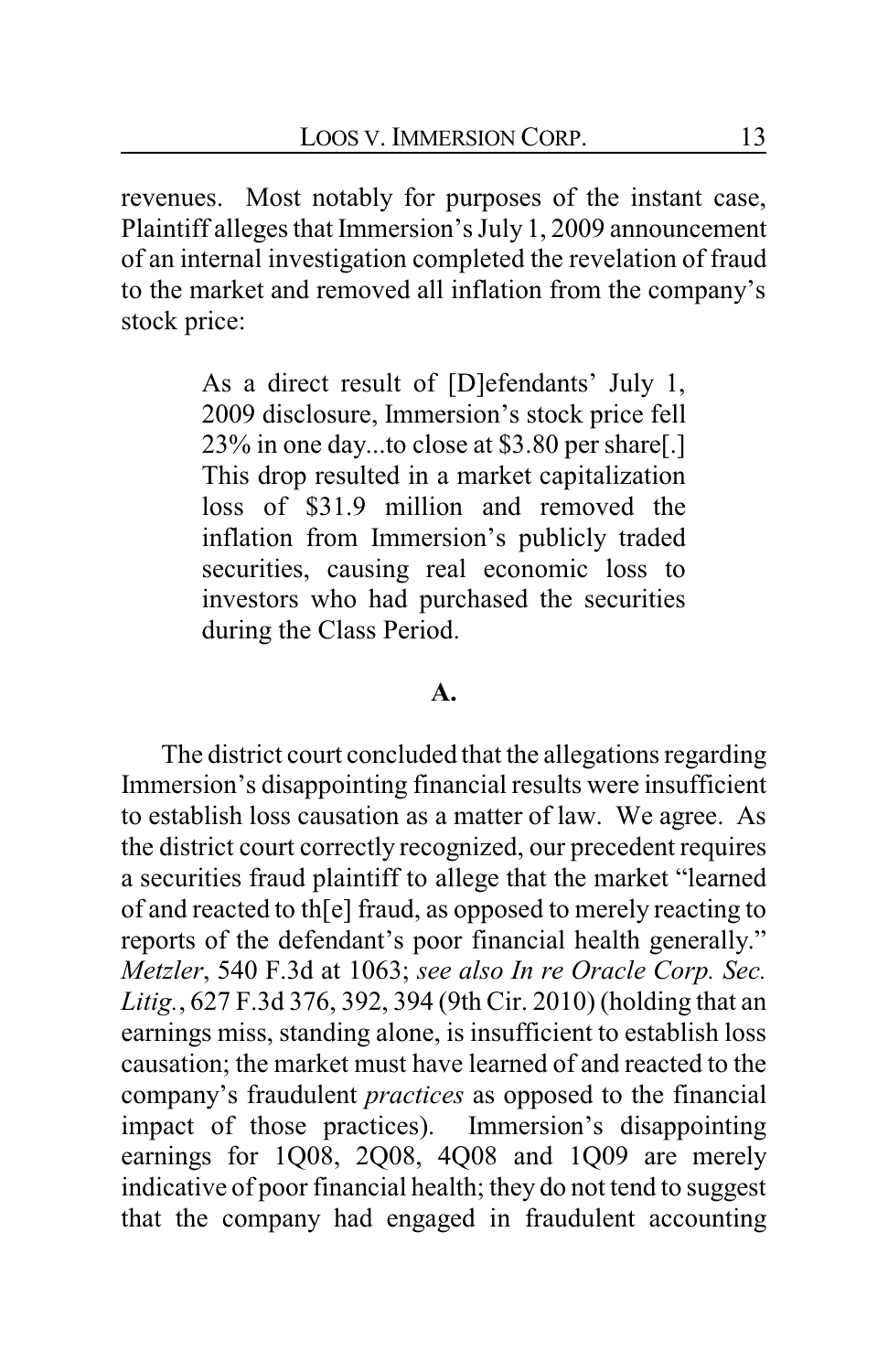practices. At bottom, these disclosures simply reveal that Immersion failed to meet its revenue goals.

Our decision in *Daou* does not dictate a different result. Like Plaintiff, the investors in *Daou* alleged that their losses were caused, at least in part, by the defendant's announcement of "dismal" financial results. 411 F.3d at 1025–26. According to the investors, these disappointing results were the direct result of the defendant systematically recognizing revenue prematurely in violation of GAAP. *Id.* at 1026. The district court dismissed the complaint, ruling that the investors had not adequately linked the disappointing earnings (and the ensuing drop in the defendant's share price) to the alleged accounting fraud. *Id.*

We reversed, holding that the investors had alleged a plausible connection between the disappointing earnings and the alleged fraud. *Id.* at 1026–27. Crucial to our holding was the fact that the defendant's earnings statement revealed more than \$10 million in unbilled receivables in a "work in progress" account. *Id.* at 1026. Having previously taken note of allegations that the defendant recognized revenue on contracts for which "little or no labor had yet taken place" (including one anticipated contract that the defendant ultimately lost to a competitor), *id.* at 1019–20, we concluded that \$10 million in unbilled revenue was sufficiently suggestive of accounting fraud to survive a motion to dismiss. *Id.* at 1026–27.

Unlike the disappointing earnings disclosure in *Daou*, Immersion's 1Q08, 2Q08, 4Q08 and 1Q09 results do not reveal any information from which revenue accounting fraud might reasonably be inferred. In fact, the only disclosure that might arguably support an inference of fraud is the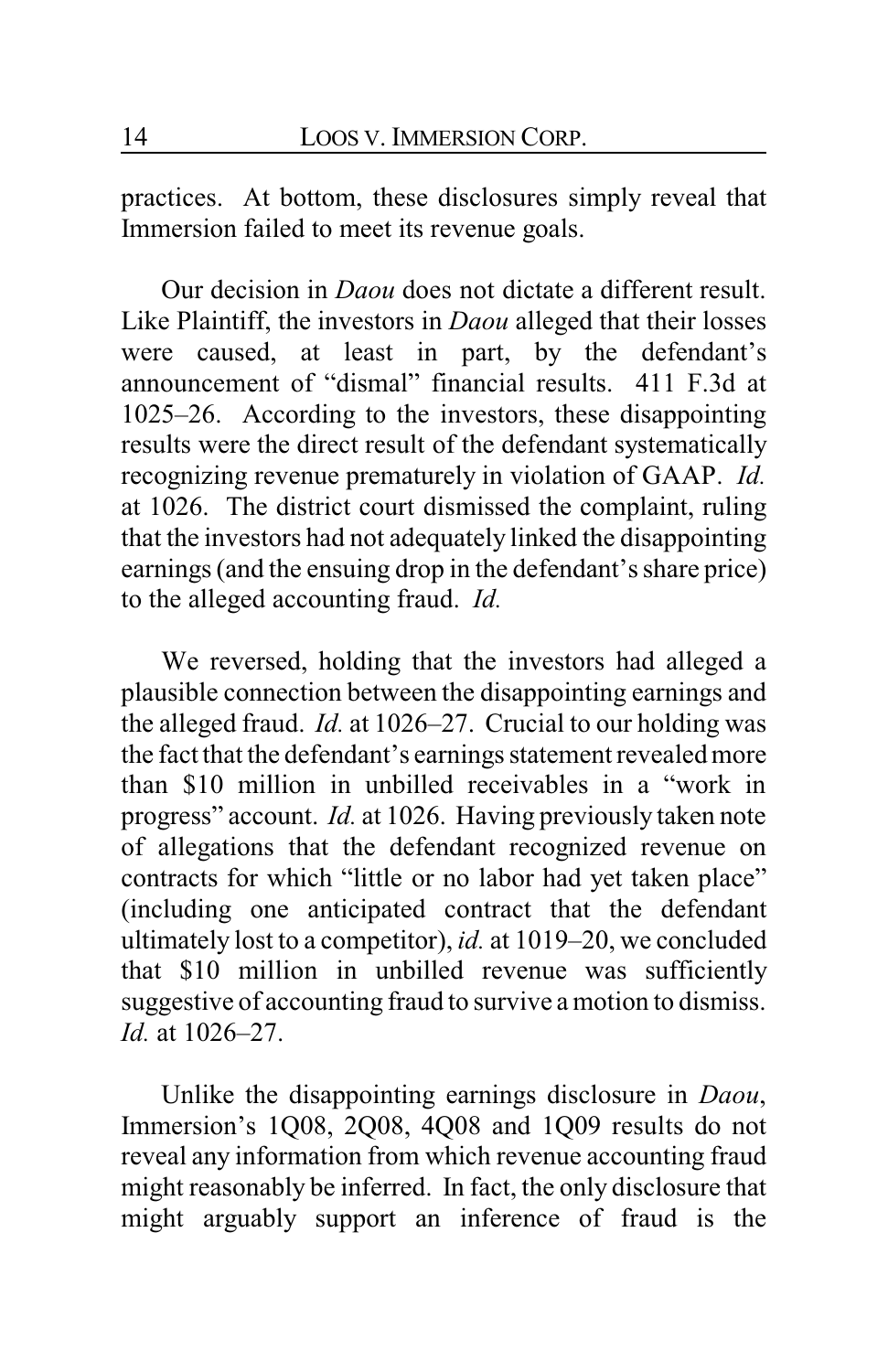company's statement during a 1Q09 earnings call that "payments [were] not taking place on a timely basis from some of [its] overseas customers." But this revelation comes nowhere close to the circumstances presented in *Daou*. For one thing, the missing revenue at issue here had actually been billed to a client. More importantly, however, this statement reveals very little about the reason for the underlying problem. Whereas a "rapidly escalating work in progress account represent[ing] over \$10 million in unbilled receivables" supports an inference of premature revenue recognition on a monumental scale, *see id.* at 1026, a single offhand reference to slower than normal collection of accounts receivable does not. Accordingly, we find no error in the district court's analysis of Immersion's 1Q08, 2Q08, 4Q08 and 1Q09 financial results.

### **B.**

With regard to the July 1, 2009 announcement, the district court ruled that "the announcement of an investigation, standing alone, does not give rise to a viable loss causation allegation." We have never squarely addressed whether the disclosure of an internal investigation can satisfy the loss causation element of a § 10(b) and Rule 10b-5 claim. On one hand, we have stated that a securities fraud plaintiff is not required to allege an outright admission of fraud to survive a motion to dismiss. *See Metzler*, 540 F.3d at 1064 ("[N]either *Daou* nor *Dura* require an admission or finding of fraud before loss causation can be properly pled."). This statement supports Plaintiff's argument that the disclosure of an investigation, which raises the prospect of fraud, is relevant to establishing loss causation. On the other hand, we have stated in the very same breath that a mere "risk" or "potential" for fraud is insufficient to establish loss causation.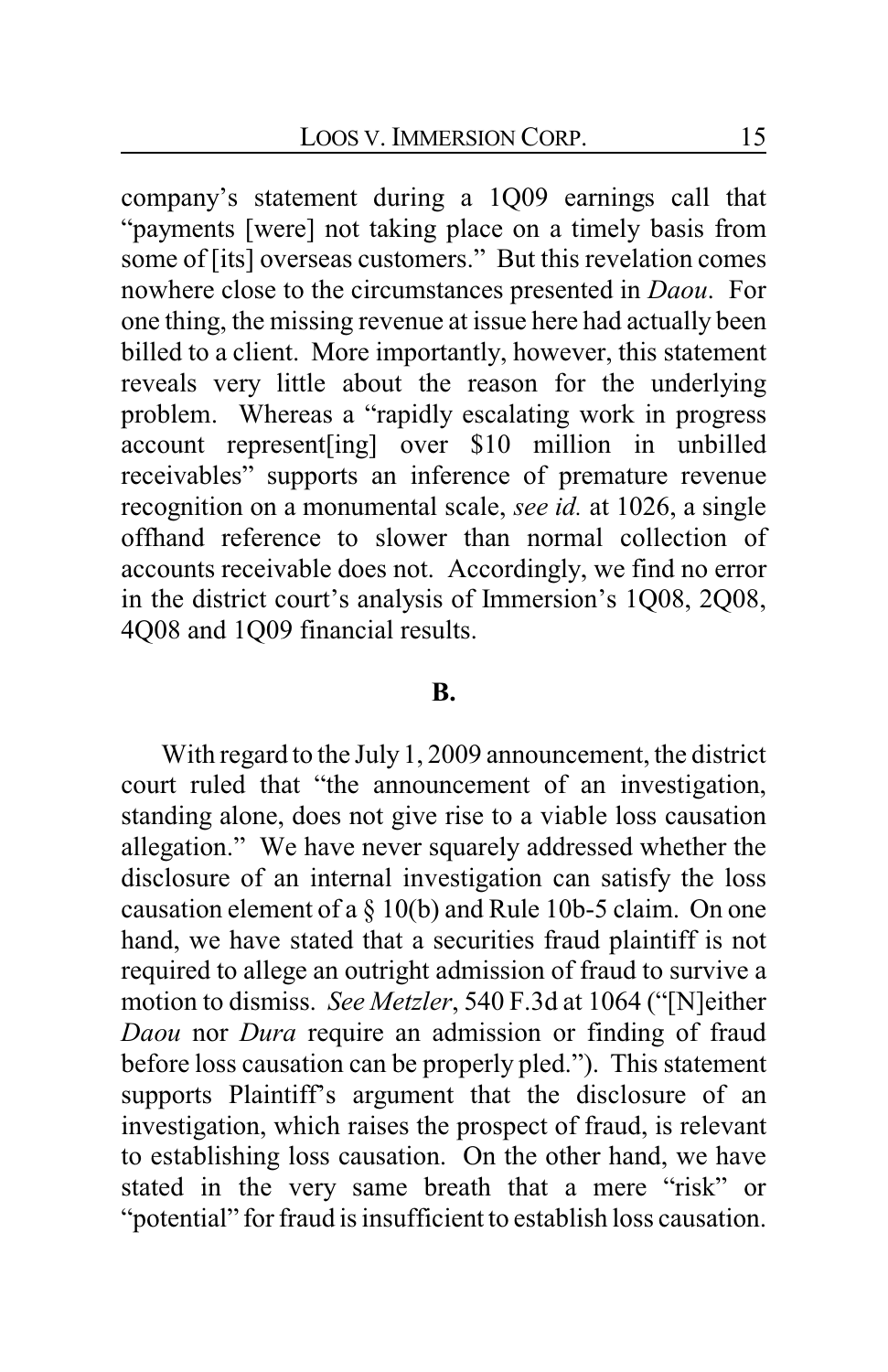*See id.*("[N]either *Daou* nor *Dura* support the notion that loss causation is pled where a defendant's disclosure reveals a 'risk' or 'potential' for widespread fraudulent conduct."). This statement supports the district court's conclusion that the mere announcement of an investigation is not enough to establish loss causation.

Our decision in *Metzler*, while relevant, is not particularly instructive here. In that case, the plaintiff's theory of loss causation relied, in part, on a newspaper article which disclosed that the defendant, a nationwide for-profit college, had been investigated and sanctioned by the Department of Education for facilitating financial aid fraud. Although only one of the defendant's eighty-eight campuses had been investigated, the plaintiff argued that the resulting sanctions revealed a "*potential* but real *risk*" that other campuses had engaged in similar misconduct. *Id.* at 1055, 1063 (emphasis in original). We rejected this argument, holding that the sanctions imposed against the single campus were not indicative of fraud on a company-wide scale. *Id.* at 1063–64. We further noted that, in any event, the defendant's stock price made a full recovery within three days of the article being published. *Id.* at 1063–65. Given the limited scope of the investigation at issue in *Metzler*, the most we can say is that the announcement of an investigation can *potentially* be relevant to a securities fraud plaintiff's theory of loss causation.

The Eleventh Circuit has examined the disclosure of a fraud investigation under much more analogous circumstances. In *Meyer v. Greene*, the plaintiff alleged that the defendant, a developer of commercial and industrial real estate, committed fraud by failing to depreciate the value of its real estate holdings in the wake of a significant depression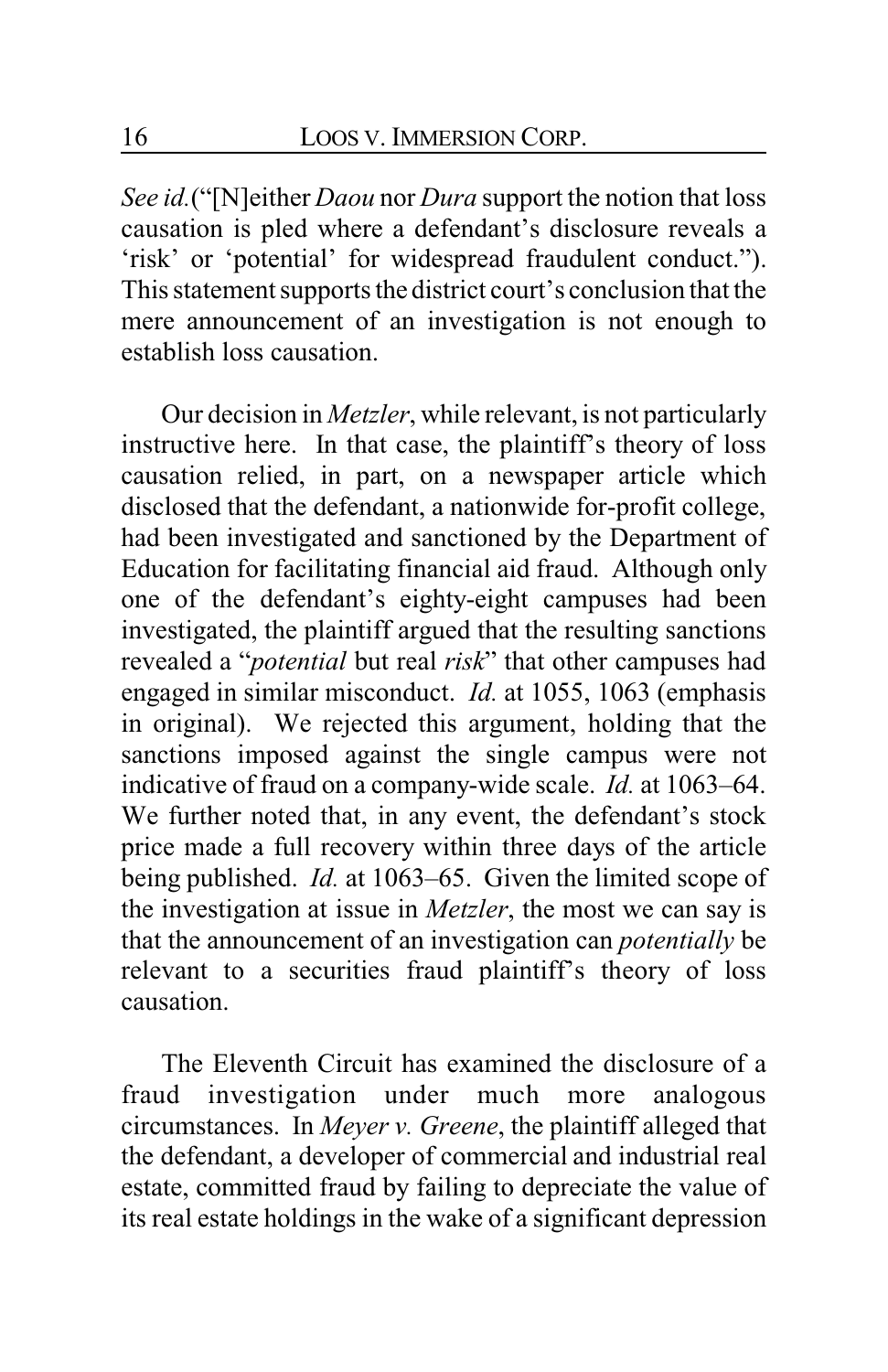of the real estate market from 2008 to 2010. 710 F.3d 1189, 1192–93 (11th Cir. 2013). Following a presentation by a prominent stock market analyst suggesting that the defendant's real estate holdings were substantially overvalued, the company's stock price dropped by 20%. *Id.* at 1193. Three months later, the defendant disclosed that the SEC had initiated an informal inquiry into the company's real estate valuation practices. *Id.* The defendant's stock price dropped an additional 7% on this news. *Id.* at 1201. Six months later, the defendant announced that the SEC's inquiry had ripened into a "order of private investigation." *Id.* at 1193. The defendant's stock price dropped another 9% as a result of this disclosure. *Id.* at 1201. The plaintiff attempted to establish loss causation by arguing that the defendant's accounting fraud was revealed to the market through (1) the analyst's presentation; (2) the disclosure of the SEC's informal inquiry; and (3) the announcement of the SEC's private order of investigation. *Id.* at 1197. The Eleventh Circuit rejected this theory. As to the presentation, the court explained that the analyst's information had been derived "entirely from public filings and other publicly available [sources]" of which the stock market was presumed to be aware. *Id.* at 1198. With regard to the SEC investigations, the court reasoned that there had been no "revelation" of a prior false statement to the market:

> In our view, the commencement of an SEC investigation, without more, is insufficient to constitute a corrective disclosure for purposes of  $\S$  10(b). The announcement of an investigation reveals just that—an investigation—and nothing more. To be sure, stock prices may fall upon the announcement of an SEC investigation, but that is because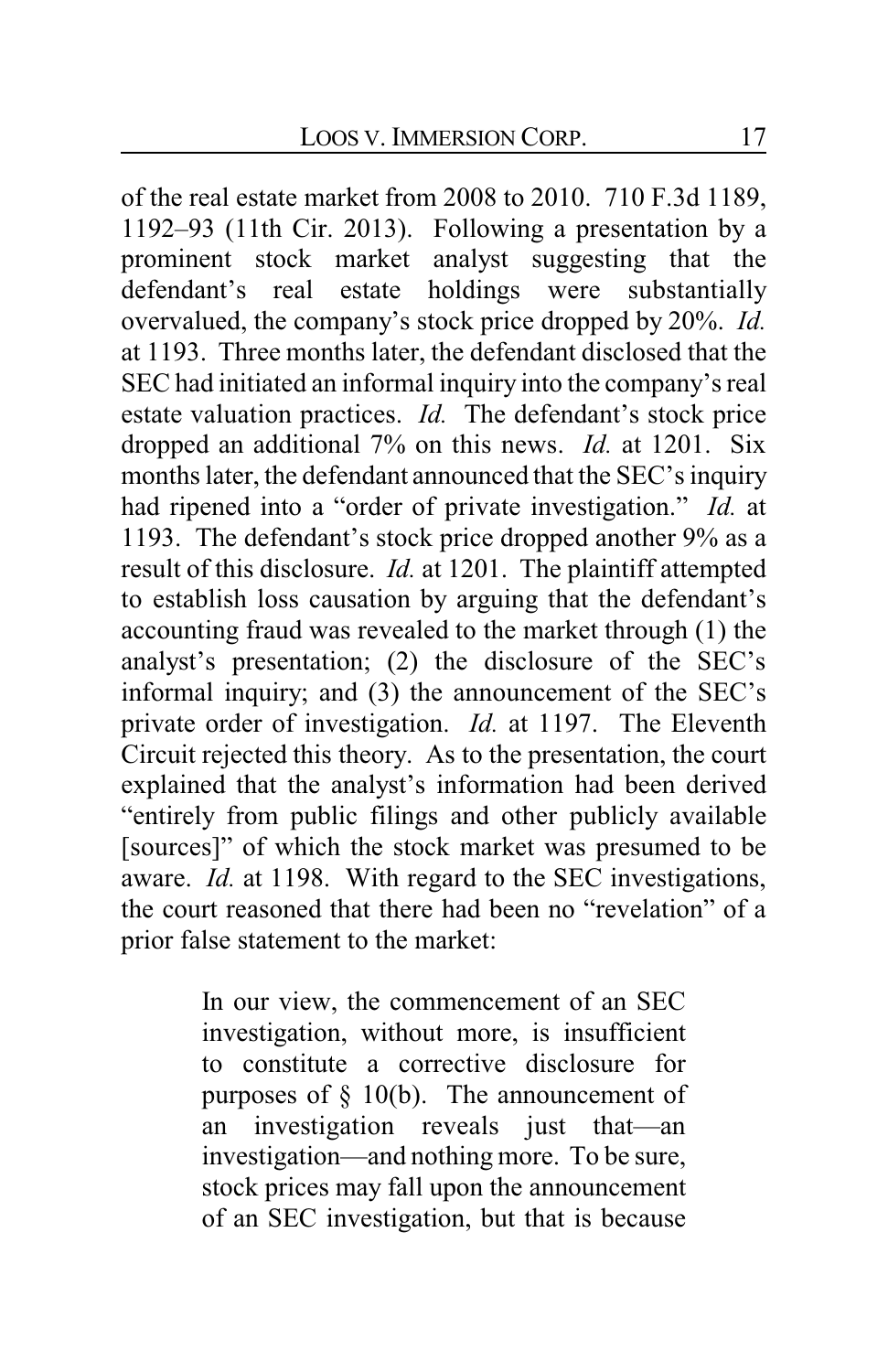the investigation can be seen to portend an added *risk* of future corrective action. That does not mean that the investigations, in and of themselves, reveal to the market that a company's previous statements were false or fraudulent.

*Id.* at 1201 (emphasis in original) (internal citations omitted).

We agree with the Eleventh Circuit's reasoning. The announcement of an investigation does not "reveal" fraudulent practices to the market. Indeed, at the moment an investigation is announced, the market cannot possibly know what the investigation will ultimately reveal. While the disclosure of an investigation is certainly an ominous event, it simply puts investors on notice of a *potential* future disclosure of fraudulent conduct. Consequently, any decline in a corporation's share price following the announcement of an investigation can only be attributed to market speculation about whether fraud has occurred. This type of speculation cannot form the basis of a viable loss causation theory. Accordingly, we hold that the announcement of an investigation, without more, is insufficient to establish loss causation.

Plaintiff attempts to save his loss causation theory by arguing that two post-class period disclosures "solidif[ied] the causative link" between the fraud and his loss. The crux of this argument is that fears prompted by the July 1, 2009 announcement were later confirmed by (1) an August 10, 2009 disclosure that Immersion's financial statements "should no longer be relied upon"; and (2) the February 8, 2010 restatement itself. This argument fails for the simple reason that the impact of these events on Immersion's stock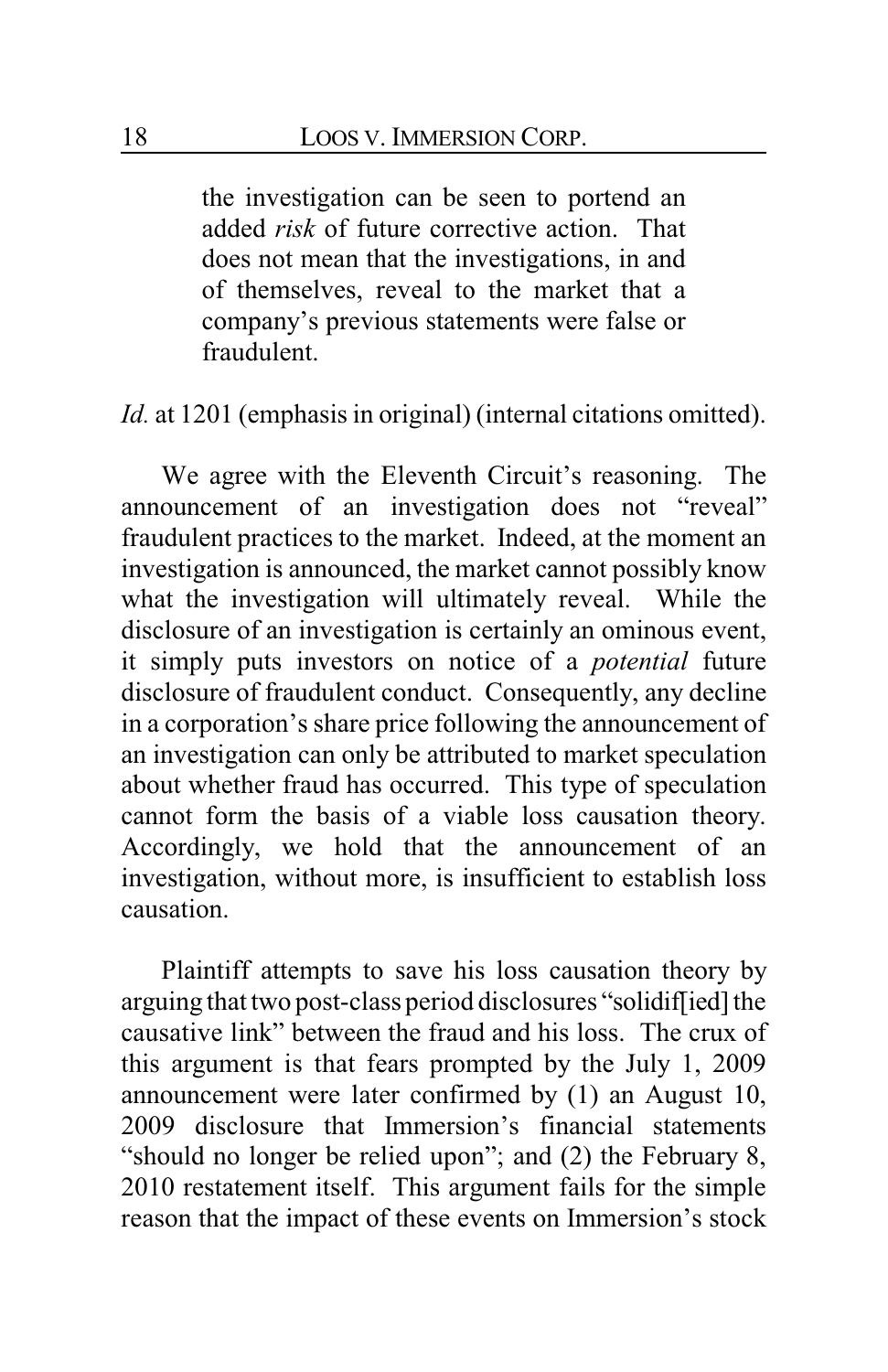price was not alleged in the TAC.**<sup>3</sup>** Plaintiff's omission of this information is fatal to his ability to plausibly allege loss causation. We therefore affirm the dismissal of Plaintiff's § 10(b) and Rule 10b-5 claims for failure to state a claim.

# **C.**

The district court dismissed Plaintiff's amended complaint without leave to amend because Plaintiff failed to correct the deficiencies identified in his original complaint. We find no abuse of discretion in that decision. The district court gave Plaintiff a detailed explanation of why his original theory of loss causation was deficient. Despite having this explanation, Plaintiff persisted in attempting to establish loss causation through Immersion's disappointing earnings results and the July 1, 2009 announcement of an internal investigation. Because Plaintiff "essentially re-pled the same facts and legal theories" in his amended complaint, the district court did not abuse its discretion in dismissing Plaintiff's claims with prejudice. *U.S. Mortg., Inc. v. Saxton*, 494 F.3d 833, 843 n.11 (9th Cir. 2007), *abrogated on other grounds by Proctor v. Vishay Intertechnology Inc.*, 584 F.3d 1208 (9th Cir. 2009); *see also Zucco Partners*, 552 F.3d at 1007 ("[W]here the plaintiff has previously been granted leave to amend and has subsequently failed to add the requisite particularity to [his] claims, the district court's discretion to deny leave to amend is particularly broad.").

**<sup>3</sup>** We further note that Plaintiff did not advance this argument in the district court. The argument is therefore waived. *In re: Mercury Interactive Corp. Sec. Litig.*, 618 F.3d 988, 992 (9th Cir. 2010).